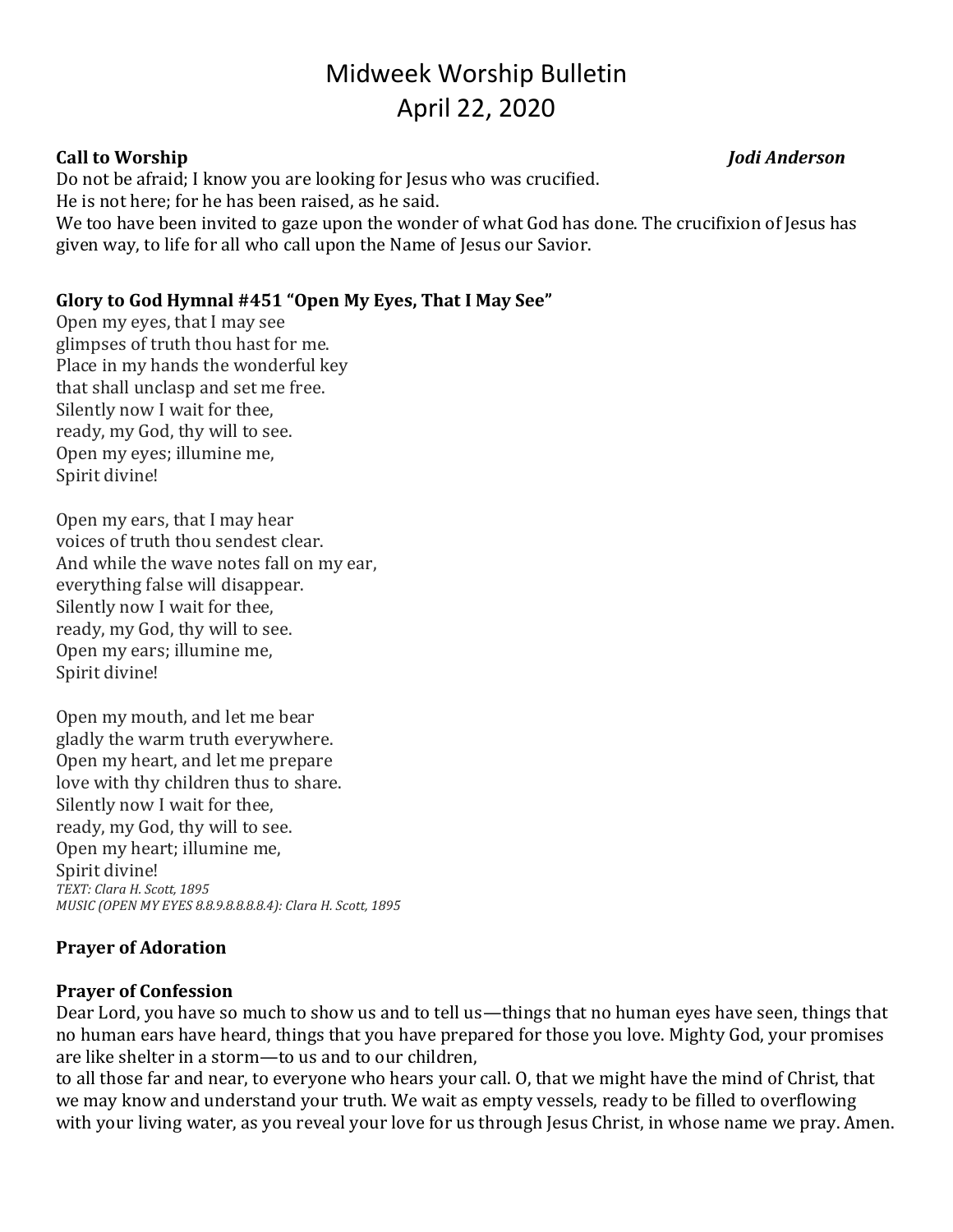#### **Assurance of Hope and Forgiveness**

The same power that raised Jesus from the dead, comes to us, to open our minds and our hearts to the resurrection. We no longer dwell in death and fear. We are set free to share the love and peace of God's healing love and presence with all of the world. Thanks be to God, we are forgiven. Amen.

#### **The Presbyterian Hymnal #579**"Gloria Patri"

Glory be to the Father, and to the Son, and to the Holy Ghost;   As it was in the beginning, is now, and ever shall be,   world without end. Amen.   *Public Domain Glory Be to the Father TEXT: Trad. liturgical text. Composer: Henry W. Greatorex (1851)*  

#### **Scripture: Luke 24:1-12**

<sup>24</sup> But on the first day of the week, at early dawn, they came to the tomb, taking the spices that they had prepared. <sup>2</sup>They found the stone rolled away from the tomb, <sup>3</sup>but when they went in, they did not find the body. <sup>4</sup>While they were perplexed about this, suddenly two men in dazzling clothes stood beside them. <sup>5</sup>The women were terrified and bowed their faces to the ground, but the men said to them, 'Why do you look for the living among the dead? He is not here, but has risen. <sup>6</sup>Remember how he told you, while he was still in Galilee, <sup>7</sup>that the Son of Man must be handed over to sinners, and be crucified, and on the third day rise again.' <sup>8</sup>Then they remembered his words, <sup>9</sup>and returning from the tomb, they told all this to the eleven and to all the rest. <sup>10</sup>Now it was Mary Magdalene, Joanna, Mary the mother of James, and the other women with them who told this to the apostles. <sup>11</sup>But these words seemed to them an idle tale, and they did not believe them. <sup>12</sup>But Peter got up and ran to the tomb; stooping and looking in, he saw the linen cloths by themselves; then he went home, amazed at what had happened.

#### **Solo: "Celebrate Jesus" by Gary Oliver**  *Becky Frize*

Celebrate Jesus celebrate, Celebrate Jesus celebrate Celebrate Jesus celebrate, Celebrate Jesus celebrate

He is risen He is risen, And He lives forevermore He is risen He is risen, Come on and celebrate The resurrection of our Lord CCLI Song # 16859 Gary Oliver © 1988 Integrity's Hosanna! Music (Admin. by Capitol CMG Publishing (Integrity Music [DC Cook])) For use solely with the SongSelect®. Terms of Use. All rights reserved[. www.ccli.com](http://www.ccli.com/) CCLI License # 1644445

### **Message "The Certainty of the Resurrection"** *Pastor Jack Harrison*

### **Prayer**

### **The Lord's Prayer:**

Our Father, Who art in Heaven, Hallowed be thy name. Thy Kingdom come, thy will be done on earth as it is in heaven. Give us this day our daily bread. Forgive us our sins, as we forgive those who have sinned against us. And lead us not into temptation, but deliver us from evil. For thine is the kingdom, and the power, and the glory forever. Amen.